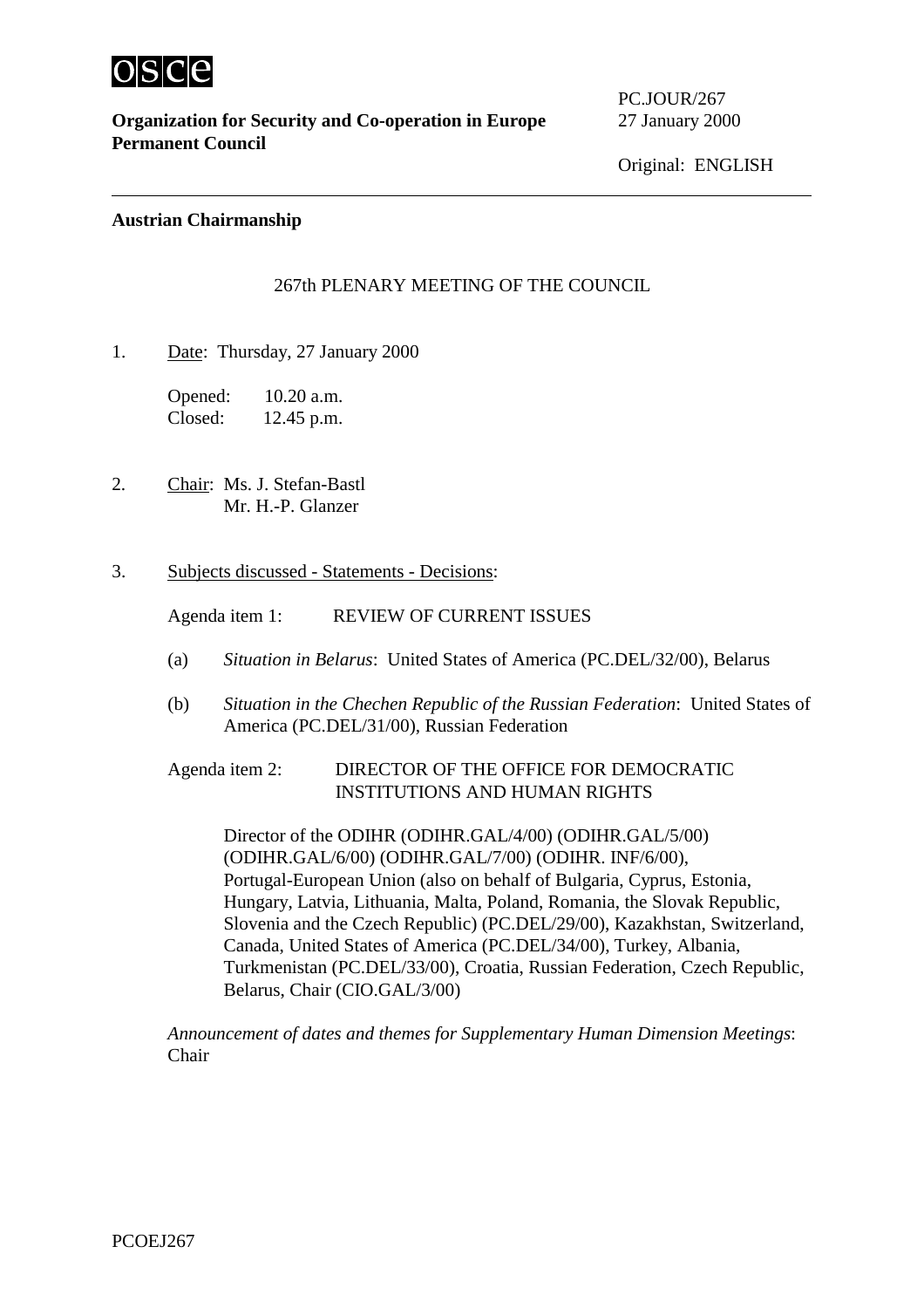### Agenda item 3: DECISION ON THE HUMAN DIMENSION SEMINAR IN WARSAW

Chair

**Decision**: The Permanent Council adopted Decision No. 336 (PC.DEC/336), the text of which is appended to this Journal, on the Human Dimension Seminar in Warsaw.

## Agenda item 4: HUMAN RIGHTS OMBUDSPERSON FOR BOSNIA AND **HERZEGOVINA**

Human Rights Ombudsperson for Bosnia and Herzegovina (SEC.FR/16/00), Portugal-European Union (also on behalf of Bulgaria, Cyprus, Estonia, Hungary, Latvia, Lithuania, Malta, Poland, Romania, the Slovak Republic, Slovenia, the Czech Republic and Turkey) (PC.DEL/30/00), Russian Federation, Switzerland, United States of America (PC.DEL/35/00), Bosnia and Herzegovina, Office of the Human Rights Ombudsperson for Bosnia and Herzegovina, Chair

# Agenda item 5: DECISION ON THE FORMAL ENDING OF THE MANDATE OF THE OSCE REPRESENTATIVE TO THE JOINT COMMITTEE ON THE SKRUNDA RADAR **STATION**

Chair

**Decision**: The Permanent Council adopted Decision No. 337 (PC.DEC/337), the text of which is appended to this Journal, on the formal ending of the mandate of the OSCE Representative to the Joint Committee on the Skrunda Radar Station.

Agenda item 6: CONTINUED OSCE FOCUS ON YUGOSLAVIA (SERBIA AND MONTENEGRO)

Chair

# Agenda item 7: REPORT ON THE ACTIVITIES OF THE CHAIRMAN-IN-OFFICE

- (a) *OSCE Troika Meeting of the Foreign Ministers held in Vienna on 21 January 2000*: Chair (SEC.INF/31/00)
- (b) *Meetings of the Chairman-in-Office with the Parliamentary Assembly of the Council of Europe and with Mr. I. Ivanov, Minister for Foreign Affairs of the Russian Federation*: Chair